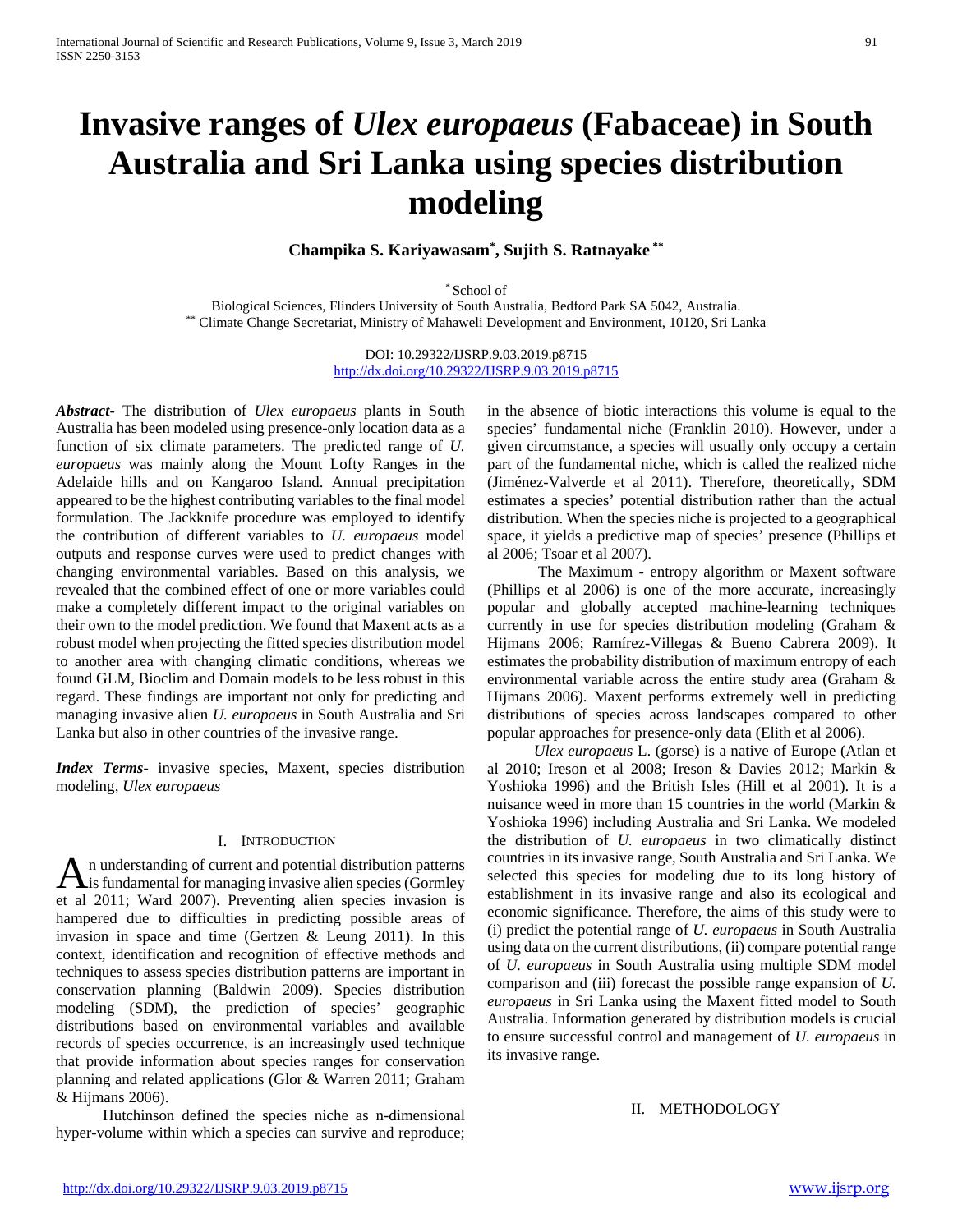# **2.1 Species distribution data**

 Our data represented 154 presence-only records from a 75 year period (from 1936 to 2011) of specimens held in State Herbarium of South Australia, Adelaide. Duplicate records were removed using 'exact match' option of the ENM tools (Warren Dan L. et al 2010). To reduce the effect of spatial sampling bias species occurrences were filtered using one of the environmental variables, enabling each grid cell to have only one occurrence record. Data cleaning reduced the number of available records resulting to a final set of 111 geo-referenced records. All available *U. europaeus* locational records in Sri Lanka were taken through field study as geo-referenced records for Sri Lankan *U. europaeus* was not located. In the models we used that considered presenceabsence data, 'pseudo-absences' were used as absence data. Pseudo absences were selected randomly from all points within the studied area.

## **2.2 Environmental data**

High resolution, 30 arc-seconds  $(\sim 1 \text{ km}^2)$  environmental rasters were downloaded from the Worldclim database (Hijmans et al 2005), version 1.4 [\(http://www.worldclim.org/\)](http://www.worldclim.org/) which were based on current time period. Environmental data were re-sampled for the South Australian geographic area of prediction representing the Mount Lofty Ranges, Kangaroo Island and York and Eyre Peninsula (134.29ºE, 140.5ºE, -36.11ºS, -32.2ºS) and for the Sri Lankan extent (79.66ºE, 81.89ºE, 5.92ºN, 9.84ºN). After exploratory modeling, we selected a subset of six highly contributing variables (Table 1) which included annual mean temperature (bio1), isothermality (bio3), maximum temperature of warmest month (bio5), mean temperature of warmest quarter (bio10), annual precipitation (bio12) and precipitation seasonality (bio15). Pearson correlations among variables were tested using ENM tools (Warren D. L. et al 2010).

# **2.3 Settings for running the model in Maxent**

 The Maxent, Maximum Entropy Modeling software package version 3.3.3k was employed for the study (Phillips et al 2009). We selected the "Do Jackknife to measure variable importance", "create response curves" and "make pictures of predictions" options. The cumulative output format instead of the default logistic output was chosen. We used 10-fold cross validation allowing Maxent to use all occurrences in the model since we had limited number of occurrence records. Other relevant default settings of the Maxent software were applied, including the maximum number of background points (10,000), replicated run type (crossvalidate), maximum iterations (500), convergence threshold (0.00001), and default prevalence (0.5). Auto features were activated as it is recommended for training samples greater than 80 records.

# **2.4 Development of potential suitable area maps**

 The Maxent generated average model output was imported into in ArcMap for suitability analysis. We used a non-fixed threshold approach, the widely used 10 percentile training presence logistic threshold of the Maxent as recommended by (Liu et al 2005). This logistic threshold provided ecologically meaningful better output for the selected species. Therefore, areas above this threshold were considered as 'suitable' and below 'not suitable'. All suitable areas were further categorized into three

classes using ArcMap manual classification, 'highly suitable',' moderately suitable' and 'less suitable'.

#### **2.5 Maxent projection to Sri Lanka using Maxent software**

 The aim of this task was to project the Maxent model for *U. europaeus* that we fit to data from South Australia to a climatically distinct geographic area, Sri Lanka. The same six environmental variables were used as projection layers. A binary presence-absence map was made at a 10 percentile training presence. The available few locality data of *U. europaeus* in Sri Lanka were overlaid on the image to test the prediction.

# **2.6 Multiple SDM model comparisons for** *Ulex europaeus* **in South Australia**

 Four different species distribution modeling methods, namely GLM, Bioclim, Domain, and Maxent, were run in the R statistical programming environment (R Development Core Team 2012) using packages 'dismo' (Hijmans et al 2013), 'raster' (Hijmans & van Etten 2013), 'rJava' (Urbanek 2013) and several model functions in R to compare the potential predicted distribution among modeling algorithms. The aim of this exercise was to investigate the relative ability of different algorithms to make predictions under current climate and to compare the robustness of predictions between these modeling techniques. The same environmental data layers (previously used in Maxent) were used in raster format and the same *U. europaeus* occurrence data were used. Models fit under each of the above modeling techniques were evaluated and predicted for South Australia. Maps of predicted presences and absences were generated under each model at 10 percentile training presence threshold.

# III. RESULTS

## **3.1 Species distribution modeling with Maxent software for** *U. europaeus* **in South Australia**

 Figure 1 shows the potential range of *U. europaeus* in South Australia. All areas greater than the threshold value at 10 percentile training presence were predicted as areas where *U. europaeus* is predicted to occur under current climate conditions. The Mount Lofty Ranges in the Adelaide hills is predicted as high probability area for *U. europaeus* distribution in South Australia. In addition Kangaroo Island and scattered areas above York Peninsula were predicted as potential ranges. The potential area of suitability of *U. europaeus* under this threshold did not include the Eyre Peninsula but did include slight patches in the York Peninsula. However, a greater predicted area, comprising all of the York Peninsula and a considerable part of the Eyre Peninsula could be observed using the threshold derived from the minimum training presence. In general, AUC value >0.9 is considered as very good performance (Araújo et al 2005; Fielding & Bell 1997). Accordingly, the *U. europaeus* model was found to have a high predictive power or good discrimination ability, with very good mean AUC value of 0.971.

 The contribution of different predictor variables to the overall model prediction was analyzed. Annual precipitation (bio12) appeared to be the highest contributing variable for the model formulation under the "percent contribution" criterion (Supplementary material S1). Annual mean temperature (bio1)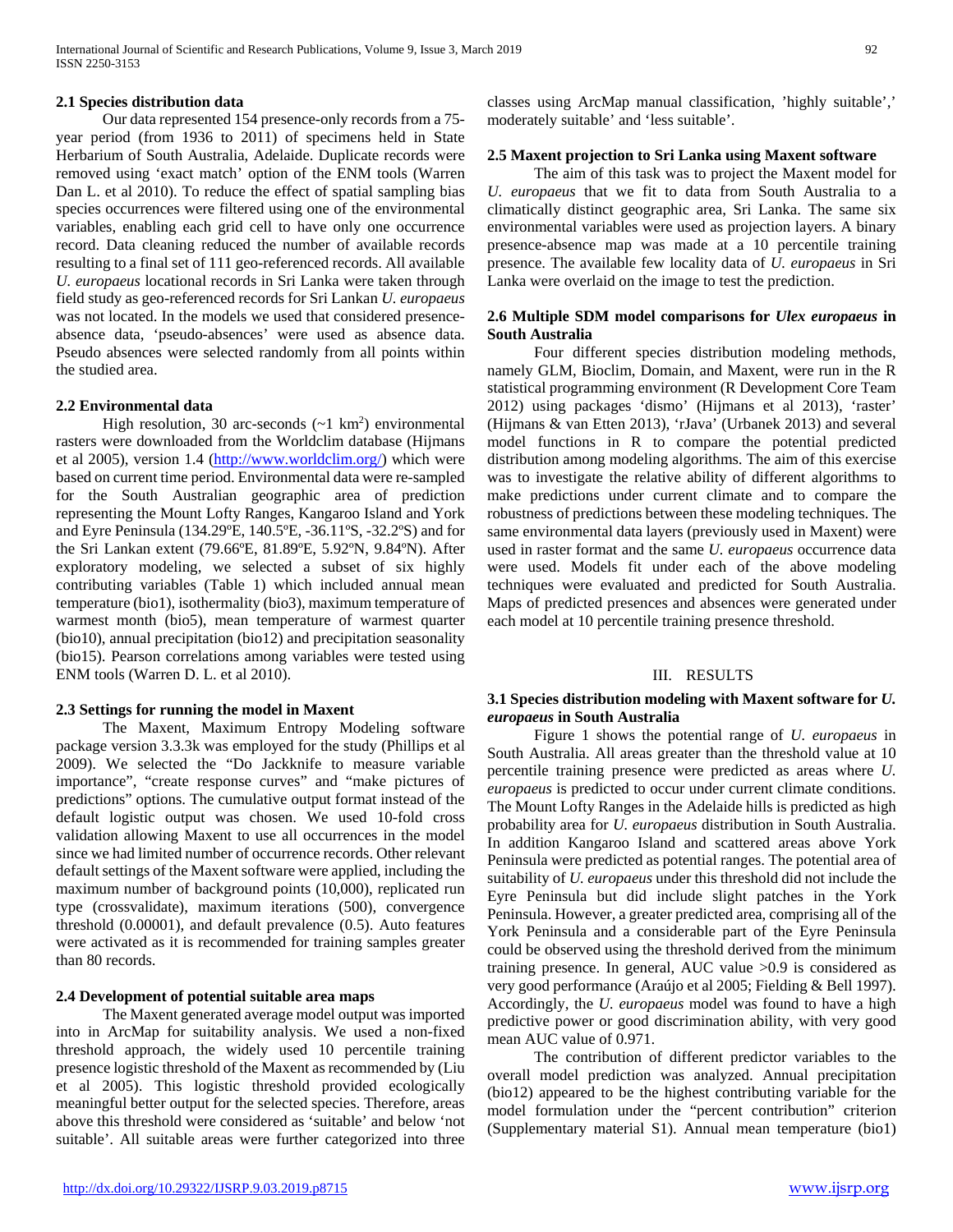appeared to be the least contributing variable to determine climatic suitability of *U. europaeus*. Annual precipitation showed highest fit in jackknife test too (Supplementary material S2); however, annual mean temperature showed relatively high importance. Therefore, it is hard to say that annual mean temperature is not important to the model, even though Maxent has used this variable least out of all the six predictor variables. We found that isothermality (bio3) achieves little fit in all three jackknife plots; however, it was a relatively important variable in the final model. None of the six predictor variables contained useful information that is not contained in other five variables. Looking at the response curves of important predictor variables, we noticed that the *U. europaeus* model responded highly to the annual precipitation (bio12) variable and predicted probability of suitable conditions increases continuously with increasing long range of values. The second response curve considering only the corresponding variable behaved similarly to the first.

# **S1 Contribution of environmental variables for** *Ulex europaeus* **model**

| Variable                             | <b>Percent Contribution</b> |
|--------------------------------------|-----------------------------|
| Annual precipitation                 | 85.9                        |
| precipitation seasonality            | 4.7                         |
| Isothermality                        | 4.3                         |
| Mean temperature of warmest quarter  | 2.6                         |
| Maximum temperature of warmest month | 1.8                         |
| Annual mean temperature              | 0.8                         |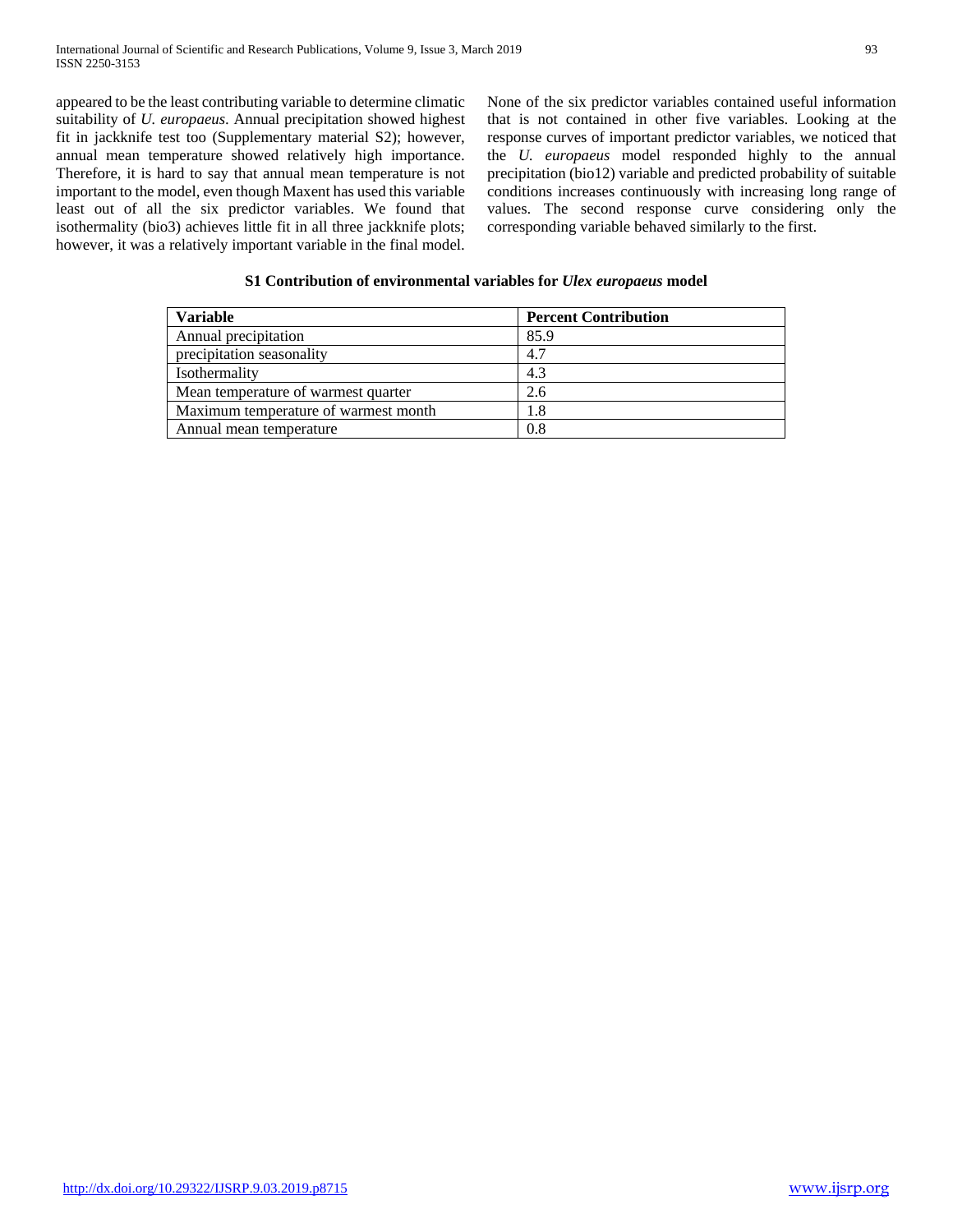# **S2 Results of Jackknife test of variable importance in the regularized training gain (a), test gain (b) and AUC (c) for** *Ulex europaeus* **model**

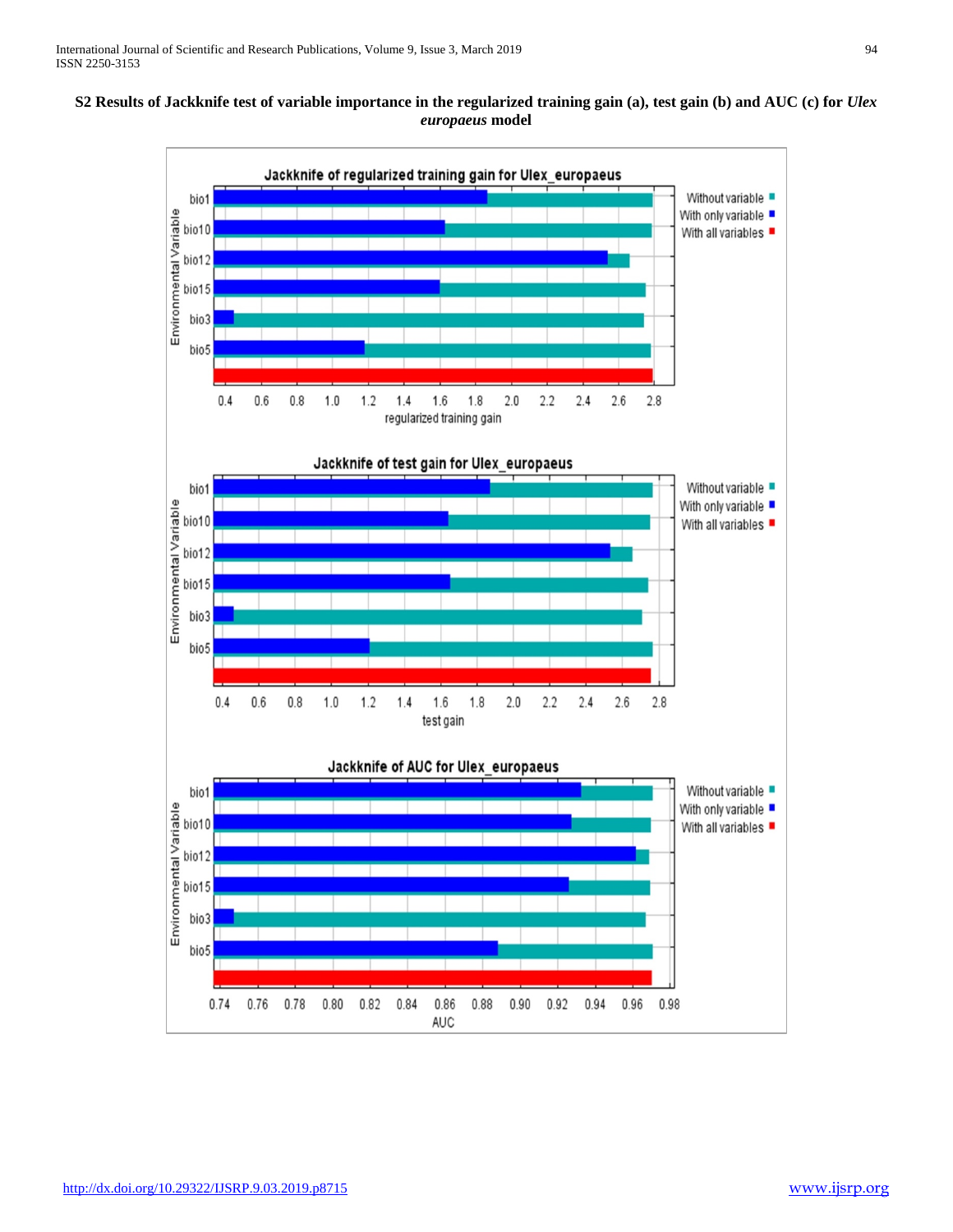International Journal of Scientific and Research Publications, Volume 9, Issue 3, March 2019 95 ISSN 2250-3153

## **3.2 Maxent projection to Sri Lanka using Maxent software**

 Maxent model projected to Sri Lanka identified the central mountain areas of Sri Lanka as areas with a high predicted occurrence of gorse and the rest of the country with low probabilities of predicted occurrences. Figure 2 shows the Maxent model predicted areas of *U. europaeus* in Sri Lanka at 10 percentile training presence threshold level. The central mountain area of Sri Lanka is predicted occurrence of *U. europaeus.* The *U. europaeus* location data collected from Sri Lanka during our field work were overlaid on this predicted area and all points fell within the predicted area.

# **3.3 Multiple SDM model comparison with R for South Australia**

 Figure 3 shows predictions of the distribution of *U. europaeus* in southern South Australia under four modeling algorithms; GLM, Bioclim, Domain and Maxent, individually run in the 'dismo' package in R. The four models performed slightly differently, with the highest model AUC of 0.9632 achieved with the Maxent model, suggesting that this model best fit the data. Maxent showed relatively higher model robustness and its prediction was comparatively more conservative in comparison with the other three models suggesting that the latter three models might have overestimated the suitable climate space. Three models, Bioclim, Domain and Maxent predicted the presence of *U. europaeus* on the Yorke and Eyre peninsulas at varying levels of magnitude. The GLM model did not predict the presence of *U. europaeus* in these regions.



**Fig. 1** Potential range of *Ulex europaeus* in South Australia under current climate.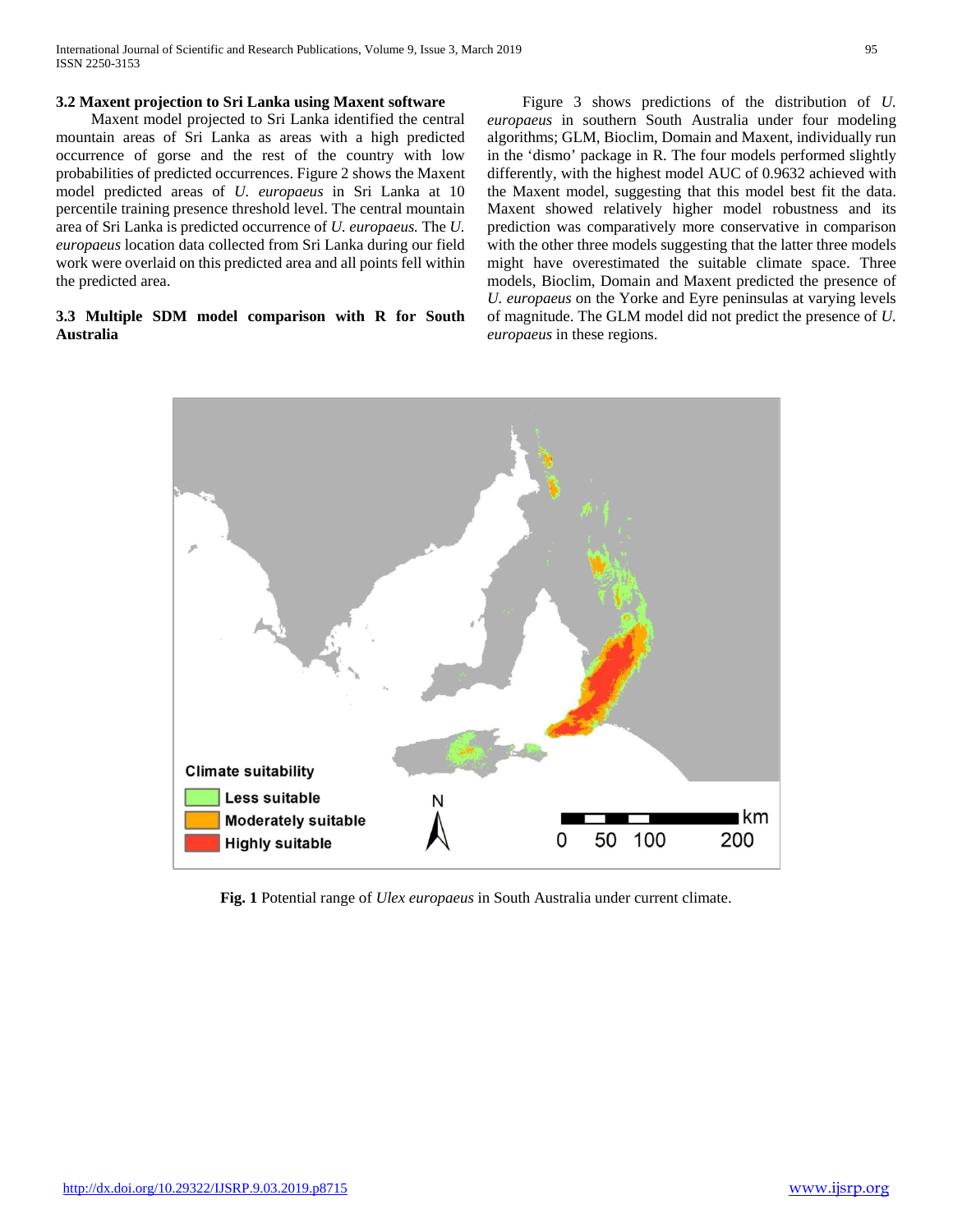

**Fig. 2** Predicted areas of *Ulex europaeus* in Sri Lanka at 10 percentile training presence. Black dots indicate occurrence records of *U. europaeus* in Sri Lanka.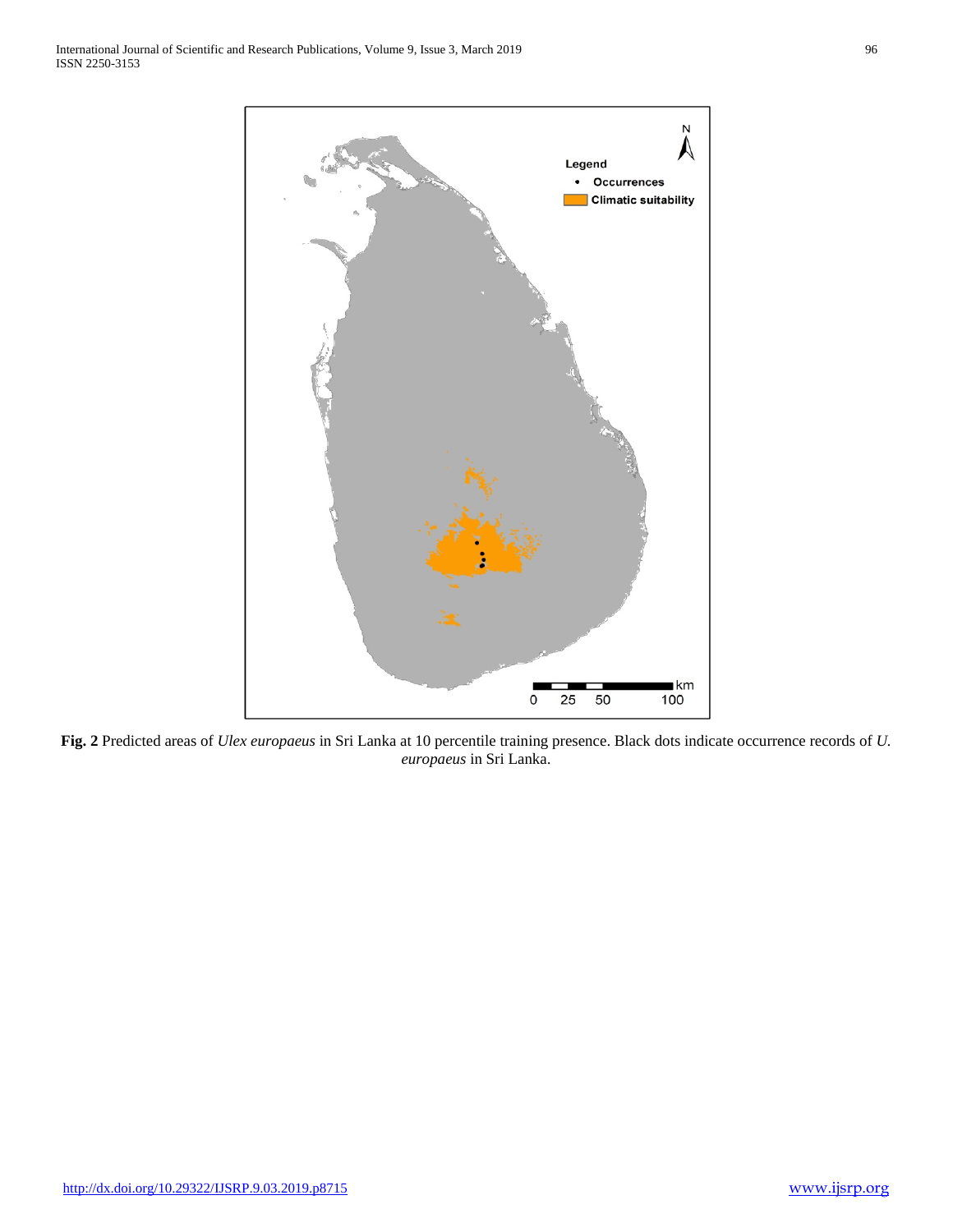

**Fig. 3** Model projections for the potential distribution of *Ulex europaeus* using four modeling techniques in the 'dismo' package in R for South Australia. Small crosses indicate occurrence records of *U. europaeus* in South Australia.

# IV. DISCUSSION

 *Ulex europaeus* is an alien invasive species in many countries in the world. Thus, prediction of the potential distribution patterns of *U. europaeus* using bioclimatic modeling is an important aspect of understanding the likely impact of this noxious species in countries of its invasive range such as South Australia and Sri Lanka.

# **4.1 Species distribution modeling with Maxent software for**  *Ulex europaeus* **in South Australia**

Our *U. europaeus* model performed well with selected subset of environmental variables. Maps from SDM represent the potential distribution of the species based on the postulated links between species data and environmental variables, and since invasive species tend to expand their habitat to acquire all climatically suitable habitats, such models are likely to be useful predictors of the ultimate range of invasive species (Wilson et al 2011). *U. europaeus* was established both in South Australia and Sri Lanka more than 100 years ago. Based on our predicted presence-absence map at our selected threshold, *U. europaeus* is predicted to be widely distributed in the Mount Lofty Ranges and

Kangaroo Island areas in South Australia. We found that our herbarium occurrence points were distributed in most of the suitable areas of the presence-absence map, showing that this species has already occupied most of its favorable climatic gradient in South Australia. Having confidence that SDM models capture key determinants of the fundamental niche is important to properly apply them to understand species invasions (Webber et al 2011). The majority of our species environmental data obtained from the Worldclim database are averaged over a long time period (1960-1990), therefore we believe that data are likely to represent the relevant environmental variability experienced by *U. europaeus* and so provide a realistic prediction.

SDM predictions can over-estimate ranges if they omit factors that limit the spread of species such as natural barriers, soil type, predators and competition by closely related species (Scheldeman & Zonneveld 2010). However, *U. europaeus* can grow on a wide range of soil types including sands, clays and clay loams other than soils rich in calcium (Gorse Control Strategy 1999). Honey bees (*Apis mellifera* L.), the primary pollinators of *U. europaeus* (Bowman et al 2008) are widespread in every continent except Antarctica (Goulson 2003). Therefore, neither of these factors would likely contribute to overestimating the range of this species. The threshold value which was set for model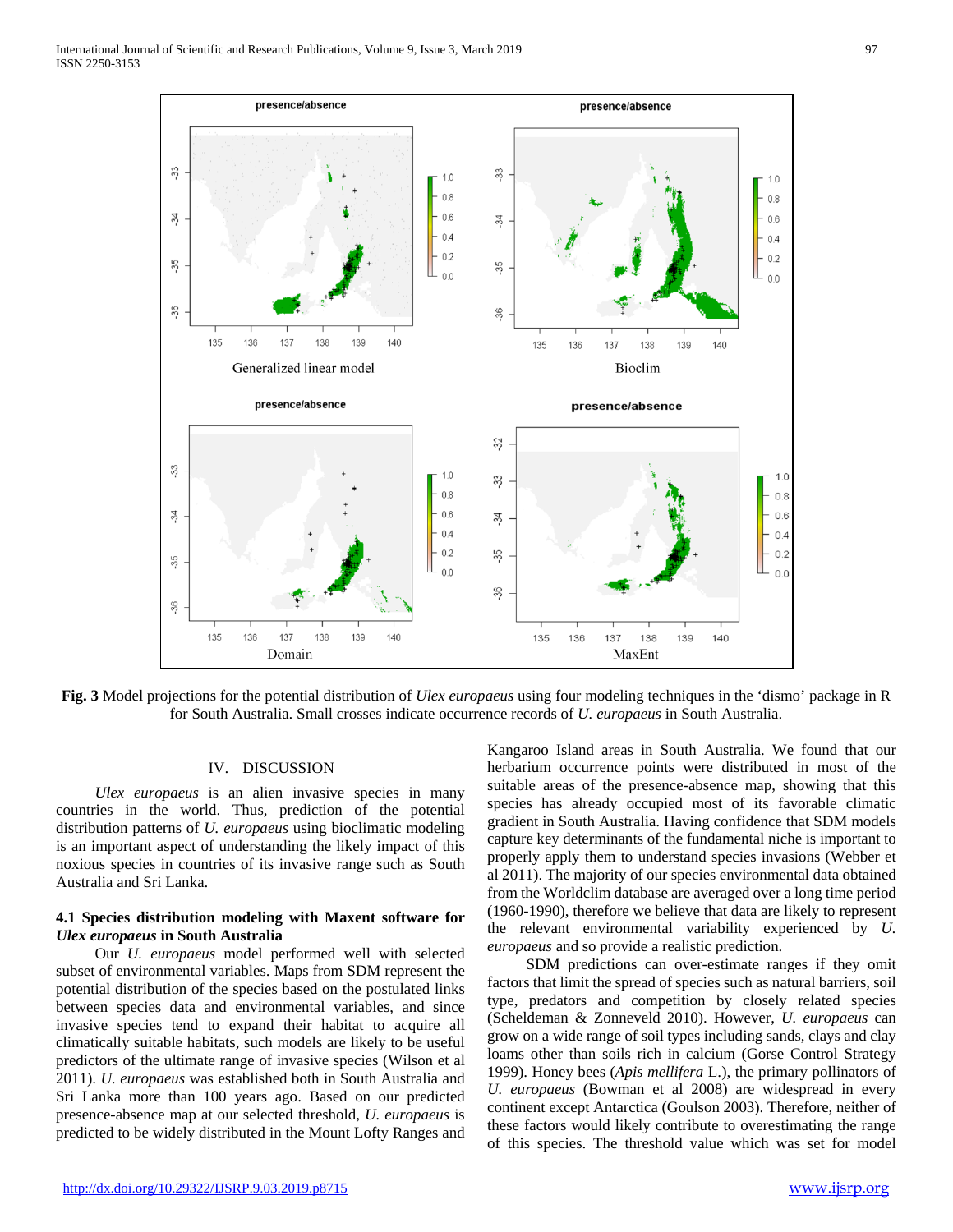prediction is an arbitrary value (Liu et al 2005) hence the prediction of potential area could vary with the selected threshold. For example our *U. europaeus* model prediction very much increased when we used the "minimum training presence" criterion in Maxent.

Analysis of our jackknife tests revealed that annual rainfall was a critical factor in affecting the distribution of *U. europaeus* in South Australia. The contribution of all other variables was not significant to the model. Isothermality, which is a measure derived from temperature values (mean diurnal range /temperature annual range \* 100), weakly influences the distribution of *U. europaeus* in this climate regime.

## **4.2 Maxent projection to Sri Lanka using Maxent software**

 *At present, U. europaeus distribution in Sri Lanka* is restricted to a small patch in the central mountains. The occurrence points we collected during our field works in Sri Lanka were quite close to each other and therefore, these species data are not quite enough on their own to directly derive a Maxent model for Sri Lanka. Nevertheless, we were able to project a Maxent model derived from South Australian records to predict the potential range expansion for *U. europaeus* in Sri Lanka, even though the areas for *U. europaeus* in South Australia and Sri Lanka are climatically distinct. The prediction we received for Sri Lanka was realistic because our few occurrence points were overlaid on the prediction area (Fig. 2). This also implies that the Maxent fitted model for *U. europaeus* in South Australia has captured the considerable environmental gradient of the species to make a prediction in a climatically distinct area. In Sri Lanka, *U. europaeus* is restricted to a few very small patches in central highland area. However, the prediction we received was larger than the actual distribution we observed. Therefore, we believe that *U. europaeus* has the potential to spread further in Sri Lanka and hence that management should consider relevant precautionary actions to control the spread of this species in central highlands in Sri Lanka. During our field visits we observed isolated *U. europaeus* plants which were flowering and fruiting in several places in the central highlands, indicating the climatic suitability for the *U. europaeus* distribution in these areas.

Selection of suitable environmental parameters is an important and challenging step of the modeling process. Our first attempt to transfer the *U. europaeus* model fit with Worldclim monthly data was not successful. In this analysis, the prediction we received for South Australia was similar as with the Bioclim variables we used later, but the algorithm reversed the prediction areas when we projected the model to Sri Lanka. In comparison to the monthly climatic parameters in the Worldclim database (monthly maximum and minimum temperature and precipitation), the derived Bioclim variables, such as "annual precipitation" or "mean temperature of warmest quarter" do not specify a particular time of the year or month. This is extremely important when projecting a model to a different hemisphere where the climatic conditions in a particular period may be completely reversed.

Webber et al (2011) point out that projection of correlative models especially to novel climates should be done carefully because they can make biologically unrealistic projections when the response functions of certain parameters exceed model behavior. We investigated the values of each variable applicable to these two countries which indicated the ranges of values were

quite different. Therefore, same variables may perform in a different manner in climatically distinct areas.

# **4.3 Multiple SDM model comparison with R**

Our study found quite similar and realistic projected range limits for *U. europaeus* in South Australia using four different modeling techniques, GLM, Bioclim, Domain and Maxent. AUC is considered as an important metric to quantify model performance (Syphard & Franklin 2009). The overall mean of AUC values across all models we received was 0.95 and all models individually exceeded a model AUC of 0.93, indicating that all models provided a good fit to the data. In multiple model comparisons using the 'dismo' package in R, the GLM, Bioclim and Domain models predicted comparatively greater predicted areas as suitable for *U. europaeus* distribution than did the Maxent model. However, model evaluation shows Maxent as the most robust model with relatively better discrimination ability. In our exercise we received the highest AUC value with Maxent where the predicted area map is smaller compared with other three models. The lowest model performance out of the above four models was observed in Bioclim where the prediction map extent is highest. The other two models GLM and Domain have moderate levels of AUCs. The AUC represents a probability for observations where prediction for presence observations is higher than the prediction for absence observation (Syphard & Franklin 2009). However, we get higher AUC in Maxent where we have relatively less prediction. This may be due to some other factors, such as model prevalence or map correlation, that vary with the modeling method used.

# V. CONCLUSION

Based on the Maxent model predicted potential distribution map, *U. europaeus* is predicted to be widely distributed in the Mount Lofty Ranges and Kangaroo Island areas in South Australia. Our work demonstrated the need for a careful approach when selecting environmental variables for projecting correlative models to climatically distinct area and the utility of relativized, rather than absolute, measures of climatic conditions. Our projection of a Maxent model trained with environmental variables of South Australia to relevant layers of Sri Lanka brings valuable insight for applications in changing climate conditions. The prediction we received for Sri Lanka encompassed our known occurrence localities which were restricted to a few patches but was larger than the actual area of *U. europaeus* distribution, suggesting a capacity for *U. europaeus* to expand its range. These findings are important not only to predict and manage invasive alien *U. europaeus* in South Australia and Sri Lanka but also in other countries of the invasive range.

## ACKNOWLEDGMENT

We would like to thank the Department of Environment and Natural Resources, Government of South Australia and Department of Wildlife conservation, Sri Lanka for permitting us to undertake scientific research within the State's system of conservation reserves. We would like to acknowledge the State Herbarium of South Australia for providing *U. europaeus* herbarium records for the study.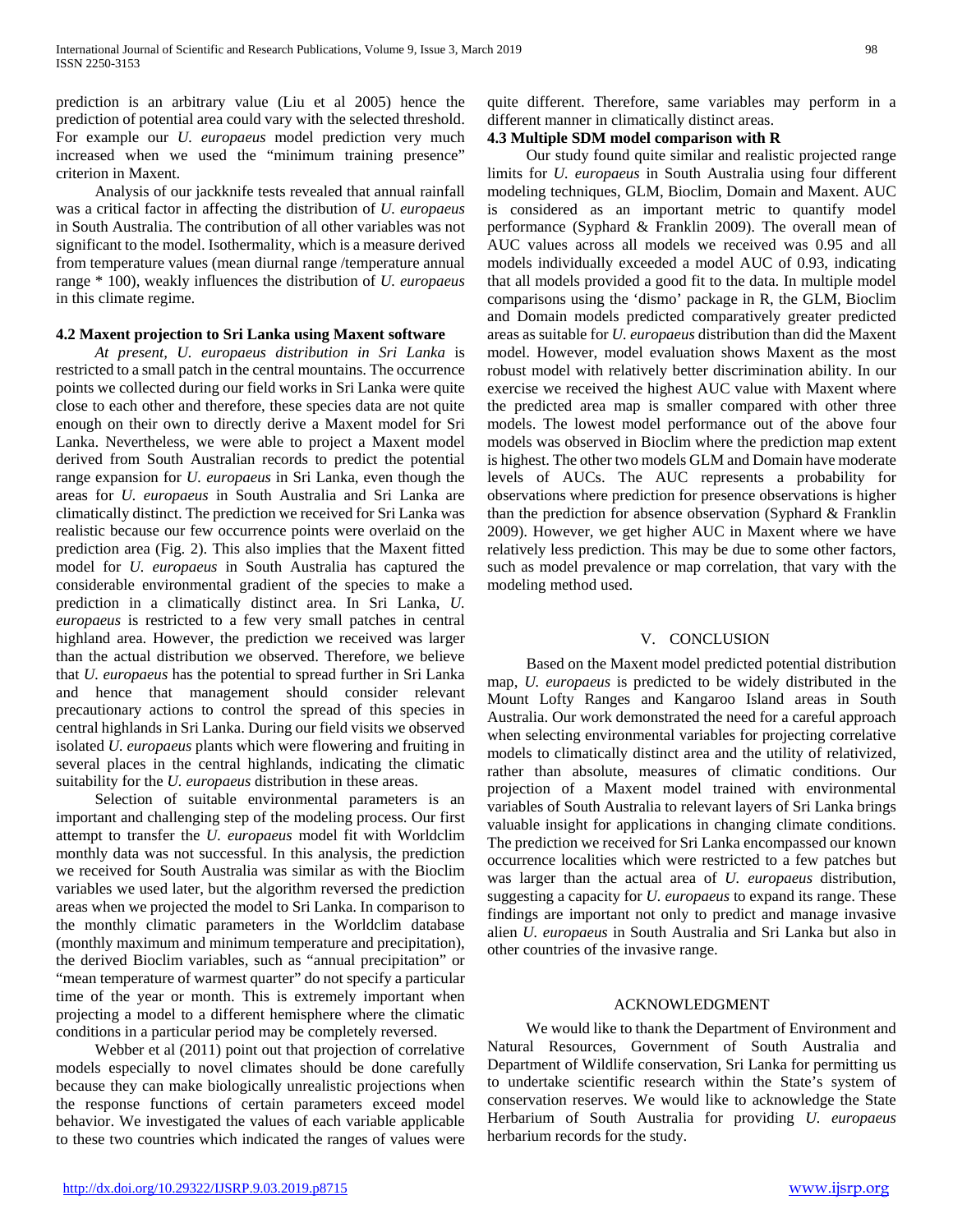#### **REFERENCES**

- [1] Araújo MB, Pearson RG, Thuiller W, Erhard M 2005. Validation of species– climate impact models under climate change. *Global Change Biology* 11: 1504-13.
- [2] Atlan A, Barat M, Legionnet A, Parize L, Tarayre M 2010. Genetic variation in flowering phenology and avoidance of seed predation in native populations of Ulex europaeus. *Journal of Evolutionary Biology* 23: 362-71.
- [3] Baldwin R 2009. Use of maximum entropy modeling in wildlife research. *Entropy* 11: 854-66.
- [4] Bowman G, Tarayre M, Atlan A 2008. How is the invasive gorse Ulex europaeus pollinated during winter? A lesson from its native range. *Plant Ecology* 197: 197-206.
- [5] Elith J, Graham CH, Anderson RP, Dudík M, Ferrier S, Guisan A, Hijmans RJ, Huettmann F, Leathwick JR, Lehmann A 2006. Novel methods improve prediction of species' distributions from occurrence data. *Ecography* 29: 129-51.
- [6] Fielding AH, Bell JF 1997. A review of methods for the assessment of prediction errors in conservation presence/absence models. *Environmental conservation* 24: 38-49.
- [7] Franklin J 2010, Mapping species distributions: spatial inference and prediction, Cambridge University Press.
- Gertzen EL, Leung B 2011. Predicting the spread of invasive species in an uncertain world: accommodating multiple vectors and gaps in temporal and spatial data for Bythotrephes longimanus. *Biological Invasions* 13: 2433.
- [9] Glor RE, Warren D 2011. Testing ecological explanations for biogeographic boundaries. *Evolution* 65: 673-83.
- [10] Gormley AM, Forsyth DM, Griffioen P, Lindeman M, Ramsey DS, Scroggie MP, Woodford L 2011. Using presence‐only and presence–absence data to estimate the current and potential distributions of established invasive species. *Journal of Applied Ecology* 48: 25-34.
- [11] Gorse Control Strategy 1999, *Gorse Control Strategy Final Report*, Ballarat Region Gorse Task Force, Centre for Environmental Management University of Ballarat, Ballarat.
- [12] Goulson D 2003. Effects of introduced bees on native ecosystems. *Annual Review of Ecology, Evolution, and Systematics* 34: 1-26.
- [13] Graham CH, Hijmans RJ 2006. A comparison of methods for mapping species ranges and species richness. *Global Ecology and biogeography* 15: 578-87.
- [14] Hijmans RJ, Cameron SE, Parra JL, Jones PG, Jarvis A 2005. Very high resolution interpolated climate surfaces for global land areas *International Journal of Climatology* 25: 1965-78.
- [15] Hijmans RJ, Phillips S, Leathwick J, Elith J 2013, *dismo: Species distribution modeling. R package version 0.8-11*, <http://CRAN.Rproject.org/package=dismo>.
- [16] Hijmans RJ, van Etten J 2013, raster: raster: Geographic data analysis and modeling. R package version 2.1-16, <http://CRAN.Rproject.org/package=raster>.
- [17] Hill R, Gourlay A, Barker R 2001. Survival of Ulex europaeus seeds in the soil at three sites in New Zealand. *New Zealand Journal of Botany* 39: 235- 44.
- [18] Ireson J, Gourlay A, Holloway R, Chatterton W, Foster S, Kwong R 2008. Host specificity, establishment and dispersal of the gorse thrips, Sericothrips staphylinus Haliday (Thysanoptera: Thripidae), a biological control agent for gorse, Ulex europaeus L.(Fabaceae), in Australia. *Biological Control* 45: 460-71.
- [19] Ireson JE, Davies JT 2012, 'Ulex europaeus L. Gorse', in M Julien, R McFadyen & J Cullen (eds), *Biological Control of Weeds in Australia*, CSIRO Publishing, Melbourne.
- [20] Jiménez-Valverde A, Peterson AT, Soberón J, Overton J, Aragón P, Lobo JM 2011. Use of niche models in invasive species risk assessments. *Biological Invasions* 13: 2785-97.
- [21] Liu C, Berry PM, Dawson TP, Pearson RG 2005. Selecting thresholds of occurrence in the prediction of species distributions. *Ecography* 28: 385-93.
- [22] Markin GP, Yoshioka E 1996. The phenology and the growth rates of the weed gorse (Ulex europaeus) in Hawaii. *Newsletter of the Hawaiian Botanical Society* 35: 45-50.
- [23] Phillips SJ, Anderson RP, Schapire RE 2006. Maximum entropy modeling of species geographic distributions. *Ecological modelling* 190: 231-59.
- [24] Phillips SJ, Dudik M, Schapire RE 2009. Maxent (Maximum Entropy Modeling of Species Geographic Distributions). Version 3.3.0-beta, April 2009. .
- [25] R Development Core Team 2012, *R: A language and environment for statistical computing*, R Foundation for Statistical Computing, Vienna, Austria, 3-900051-07-0, <http://www.R-project.org/.>.
- [26] Ramírez-Villegas J, Bueno Cabrera A 2009, *Working with climate data and niche modeling: I. Creation of bioclimatic variables*, International Center for Tropical Agriculture (CIAT).
- [27] Scheldeman X, Zonneveld Mv 2010, Training manual on spatial analysis of plant diversity and distribution.
- [28] Syphard AD, Franklin J 2009. Differences in spatial predictions among species distribution modeling methods vary with species traits and environmental predictors. *Ecography* 32: 907-18.
- [29] Tsoar A, Allouche O, Steinitz O, Rotem D, Kadmon R 2007. A comparative evaluation of presence-only methods for modelling species distribution. *Diversity and distributions* 13: 397-405.
- [30] Urbanek S 2013, rJava: Low-level R to Java interface. R package version 0.9- 4, <http://CRAN.R-project.org/package=rJava>.
- [31] Ward DF 2007. Modelling the potential geographic distribution of invasive ant species in New Zealand. *Biological Invasions* 9: 723-35.
- [32] Warren DL, Glor RE, Turelli M 2010. ENM tools: a toolbox for comparative studies of environmental niche models. *Ecography* 33: 607-11.
- [33] Warren DL, Glor RE, Turelli M 2010. ENMTools: a toolbox for comparative studies of environmental niche models. *Ecography* 33: 607-11.
- [34] Webber BL, Yates CJ, Le Maitre DC, Scott JK, Kriticos DJ, Ota N, McNeill A, Le Roux JJ, Midgley GF 2011. Modelling horses for novel climate courses: insights from projecting potential distributions of native and alien Australian acacias with correlative and mechanistic models. *Diversity and distributions* 17: 978-1000.
- [35] Wilson PD, Downey PO, Gallagher RV, O'Donell J, Leishman MR, Hughes L 2011. Modelling climate suitability for exotic plants in Australia under future climate. *Final Report on the potential impact of climate change on the distribution of national priority weeds in Australia.(Macquarie University and New South Wales Office of Environment and Heritage: Sydney, NSW)*.
- [36] Araújo MB, Pearson RG, Thuiller W, Erhard M 2005. Validation of speciesclimate impact models under climate change. *Global Change Biology* 11: 1504-13.
- [37] Atlan A, Barat M, Legionnet A, Parize L, Tarayre M 2010. Genetic variation in flowering phenology and avoidance of seed predation in native populations of Ulex europaeus. *Journal of Evolutionary Biology* 23: 362-71.
- [38] Baldwin R 2009. Use of maximum entropy modeling in wildlife research. *Entropy* 11: 854-66.
- [39] Bowman G, Tarayre M, Atlan A 2008. How is the invasive gorse Ulex europaeus pollinated during winter? A lesson from its native range. *Plant Ecology* 197: 197-206.
- [40] Elith J, Graham CH, Anderson RP, Dudík M, Ferrier S, Guisan A, Hijmans RJ, Huettmann F, Leathwick JR, Lehmann A 2006. Novel methods improve prediction of species' distributions from occurrence data. *Ecography* 29: 129-51.
- [41] Fielding AH, Bell JF 1997. A review of methods for the assessment of prediction errors in conservation presence/absence models. *Environmental conservation* 24: 38-49.
- [42] Franklin J 2010, Mapping species distributions: spatial inference and prediction, Cambridge University Press.
- [43] Gertzen EL, Leung B 2011. Predicting the spread of invasive species in an uncertain world: accommodating multiple vectors and gaps in temporal and spatial data for Bythotrephes longimanus. *Biological Invasions* 13: 2433.
- [44] Glor RE, Warren D 2011. Testing ecological explanations for biogeographic boundaries. *Evolution* 65: 673-83.
- [45] Gormley AM, Forsyth DM, Griffioen P, Lindeman M, Ramsey DS, Scroggie MP, Woodford L 2011. Using presence‐only and presence–absence data to estimate the current and potential distributions of established invasive species. *Journal of Applied Ecology* 48: 25-34.